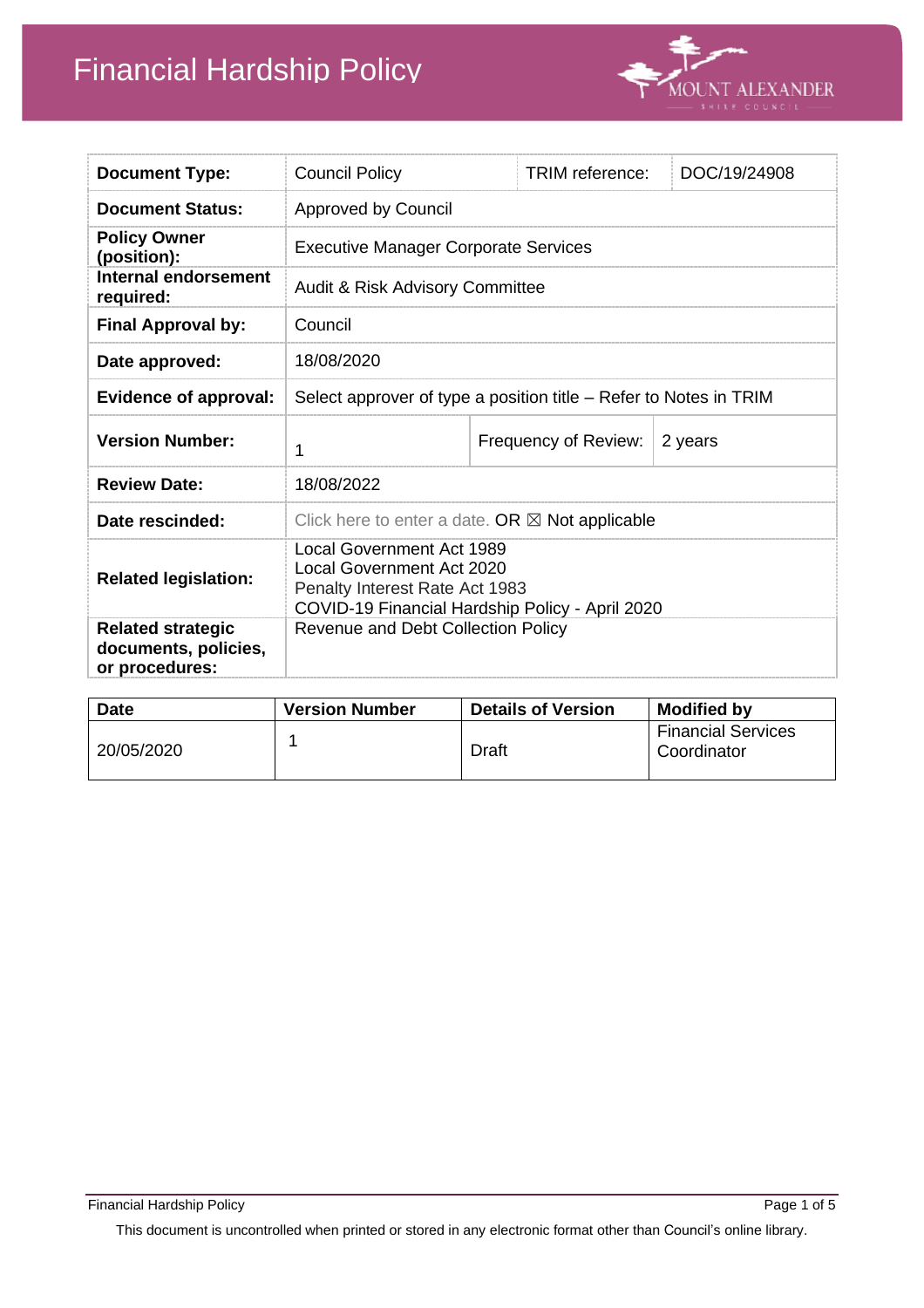

# **1. Purpose**

The purpose of this Policy is to establish a consistent approach for Mount Alexander Shire Council to manage payments and communicate with ratepayers who are identified as experiencing financial hardship. Those ratepayers not experiencing financial hardship should refer to the Revenue and Debt Collection Policy.

# **2. Scope**

This Policy applies to those ratepayers who have been identified, either by themselves, Council Officers or by an independent accredited financial counsellor, as having the intention to pay, but who do not have the financial capacity to make the required payments. Where financial hardship cannot be established, Council may avail itself of the collection options under Sections 180 and 181 of the *Local Government Act 1989* (the Act), to recover overdue amounts. These recovery methods include legal action and, in extreme circumstances, the sale of property.

Council offers multiple options for financial assistance, including interest waiver, payment arrangements or payment deferral.

This policy applies to:

- Property rates and charges only.
- The ratepayer's principal place of residence. Applications for financial hardship consideration on other properties will not be considered.

Any form of assistance provided under this Policy will be up to a maximum of twenty four months. A further application for financial hardship consideration may be submitted after this period.

# **3. Policy**

### **3.1. Financial Hardship**

Council recognises that our ratepayers may experience times of financial hardship due to circumstances beyond their control and therefore do not have the capacity to pay their rates.

Our objective is to work with affected ratepayers to implement an acceptable resolution for both parties. All of our customers are to be treated with dignity and respect, and sensitivity is required and an absence of value judgements is necessary, when working with customers experiencing financial hardship.

This document is uncontrolled when printed or stored in any electronic format other than Council's online library.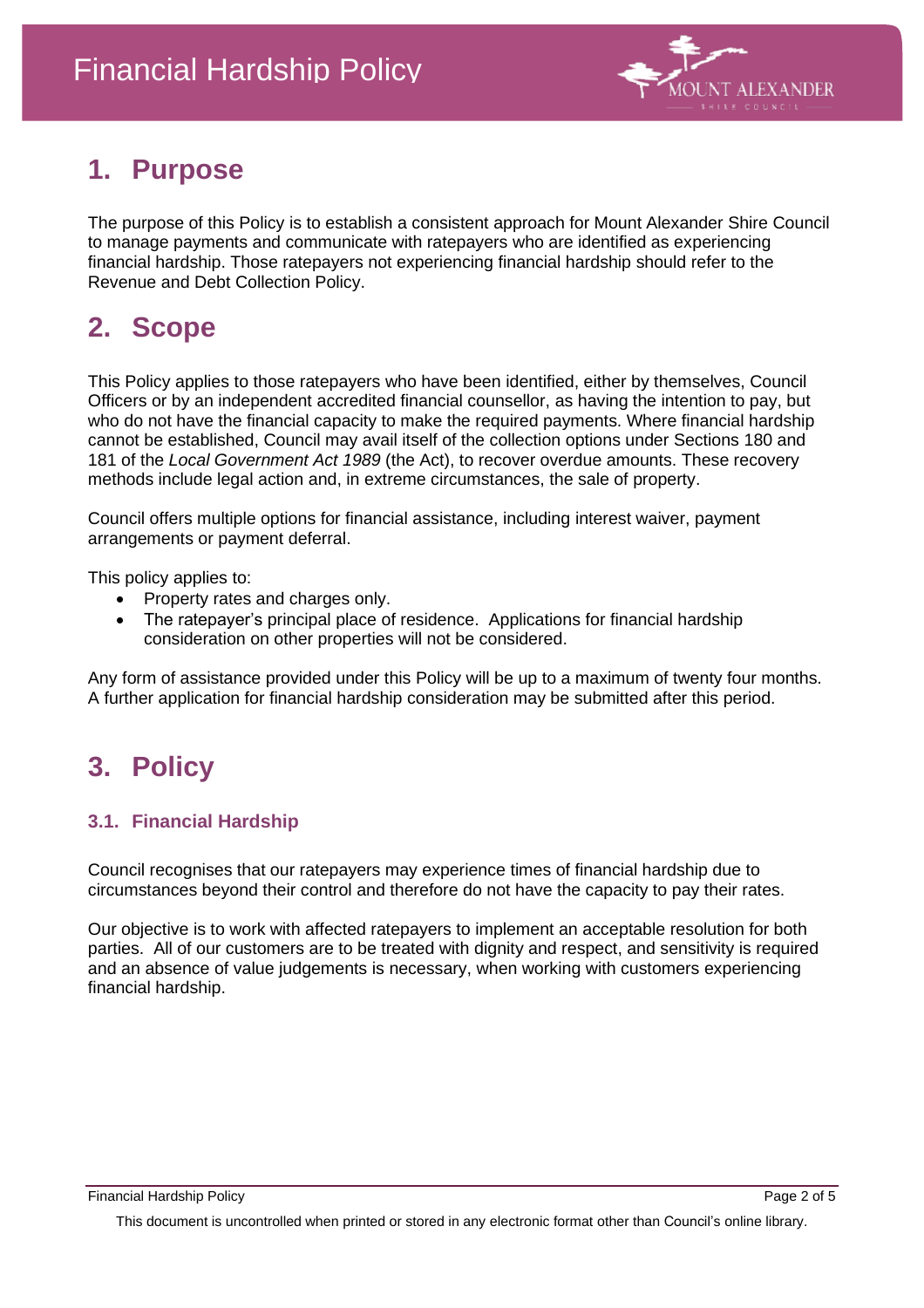

### Identification and types of financial hardship

The identification of financial hardship can be determined by:

- Assessment by Mount Alexander Shire Council staff.
- Self-assessment by the ratepayer.
- External assessment by, for example, an independent accredited financial counsellor.

There are two types of hardship which means that our ratepayers may have different needs:

- Temporary hardship due to a sudden change in circumstance (e.g. illness, unemployment, separation, a death in the family, loss arising from an accident etc.). These customers generally require flexible and temporary payment arrangements, such as an extension of time to pay.
- Long-term hardship generally those who are on low or fixed incomes. These ratepayers may require ongoing assistance. They will be required to resubmit their hardship application every twenty four months.

#### Financial hardship considerations

Where an assessment takes place to determine a ratepayer's eligibility under this Policy, Mount Alexander Shire Council will give consideration to the below indicators:

- A sudden change in circumstance (e.g. illness, unemployment, separation, a death in the family, loss arising from an accident etc.).
- Low or fixed incomes.
- Eligibility for a government funded concession such as a Health Care card or social security benefit.
- Ratepayer's history of using the Financial Hardship Policy.
- Evidence of similar financial hardship e.g. overdue utilities.
- Receiving assistance from a financial counsellor.

#### Financial hardship assistance and assessment

In discussion with Council Officers, the following assistance may be offered during the financial hardship arrangement made:

- Deferral of rates and charges for a period no longer than six months.
- Cessation of interest charges.
- Cessation of legal action.

Assessment of financial hardship will be an objective assessment based on the information provided by the customer to Council.

Financial Hardship Policy Page 3 of 5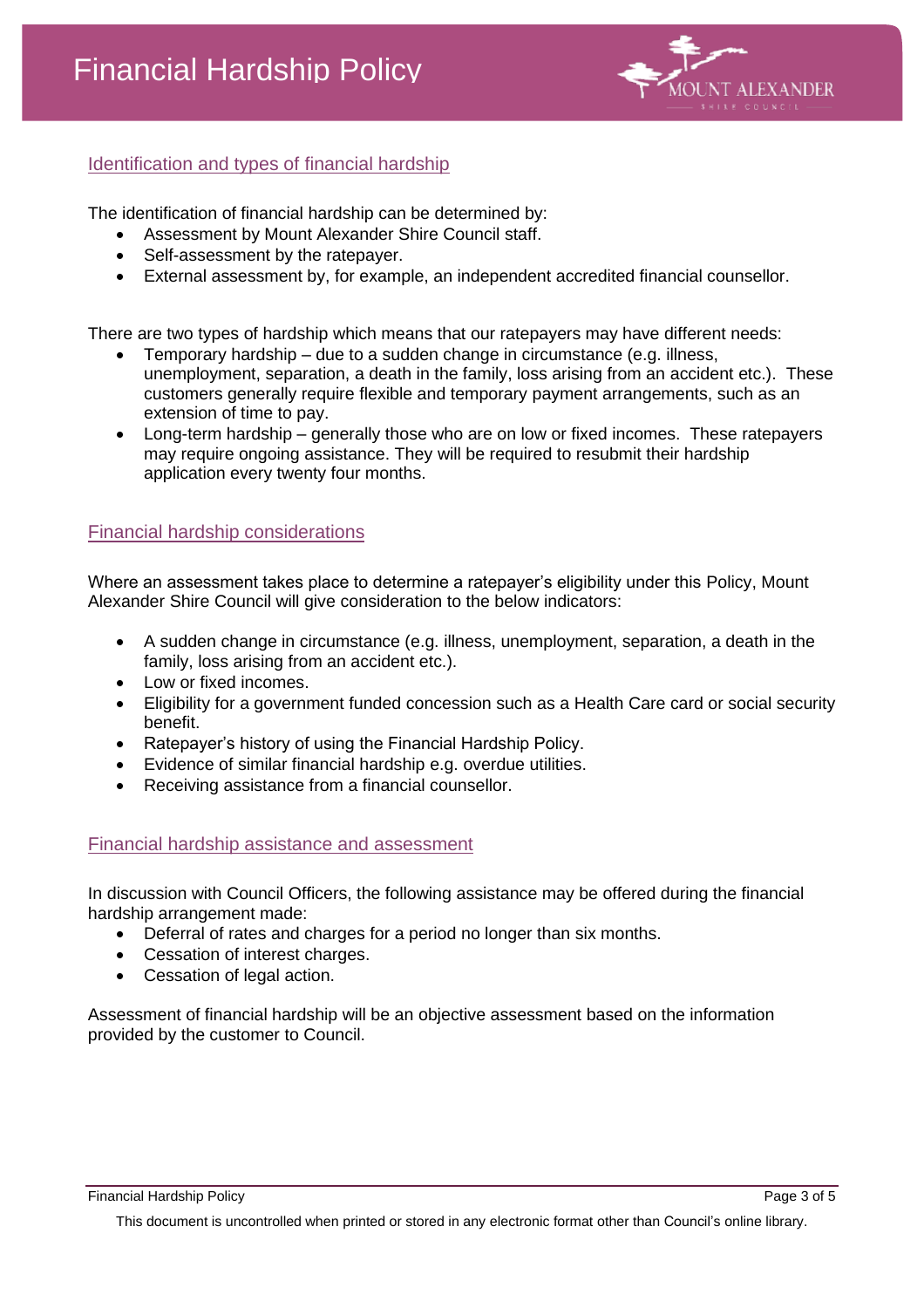

### Rights of customers who are experiencing financial hardship

Council has a responsibility to ensure that every customer who is experiencing financial hardship has the right to:

- Be treated fairly, in a sensitive and confidential environment.
- Nominate a payment arrangement that is affordable, regardless of whether this amount will be sufficient to repay both current rates and rates in arrears.
- Receive written confirmation of the agreed payment arrangement.
- Re-negotiate the amount of their payment arrangement if there is a change in their personal circumstances. Customers will receive written confirmation of the agreed alternative payment arrangement.
- Not incur interest and be exempt from legal action and any debt recovery costs whilst in an approved arrangement, and are adhering to the agreed payment arrangement terms.
- Be provided information as to the circumstances in which they would move back to the mainstream rates payment process after twenty four months.

#### Minimum service standards

Council commits to the following service standard as a minimum when working with customers who are experiencing financial hardship. We will:

- Engage in a discussion with customers to determine an option suitable for both parties.
- Offer a range of payment options based on the type of hardship being experienced by the customer, understanding that short term hardship may be resolved in the near future whilst long term hardship may require different and ongoing assistance.
- Provide training for staff to ensure that customers are treated with sensitivity and respect, in an environment free from value judgements.
- Exempt customers in financial hardship from legal action and debt recovery costs while payments are being made by the customer, according to the agreed repayment plan or whilst they are in negotiation of being eligible under the Financial Hardship Policy.
- Ensure appropriate escalation procedures from the Council's Complaint Policy are in place for any customer complaints regarding Mount Alexander Shire Council's Financial Hardship Policy.

Financial Hardship Policy Page 4 of 5

This document is uncontrolled when printed or stored in any electronic format other than Council's online library.